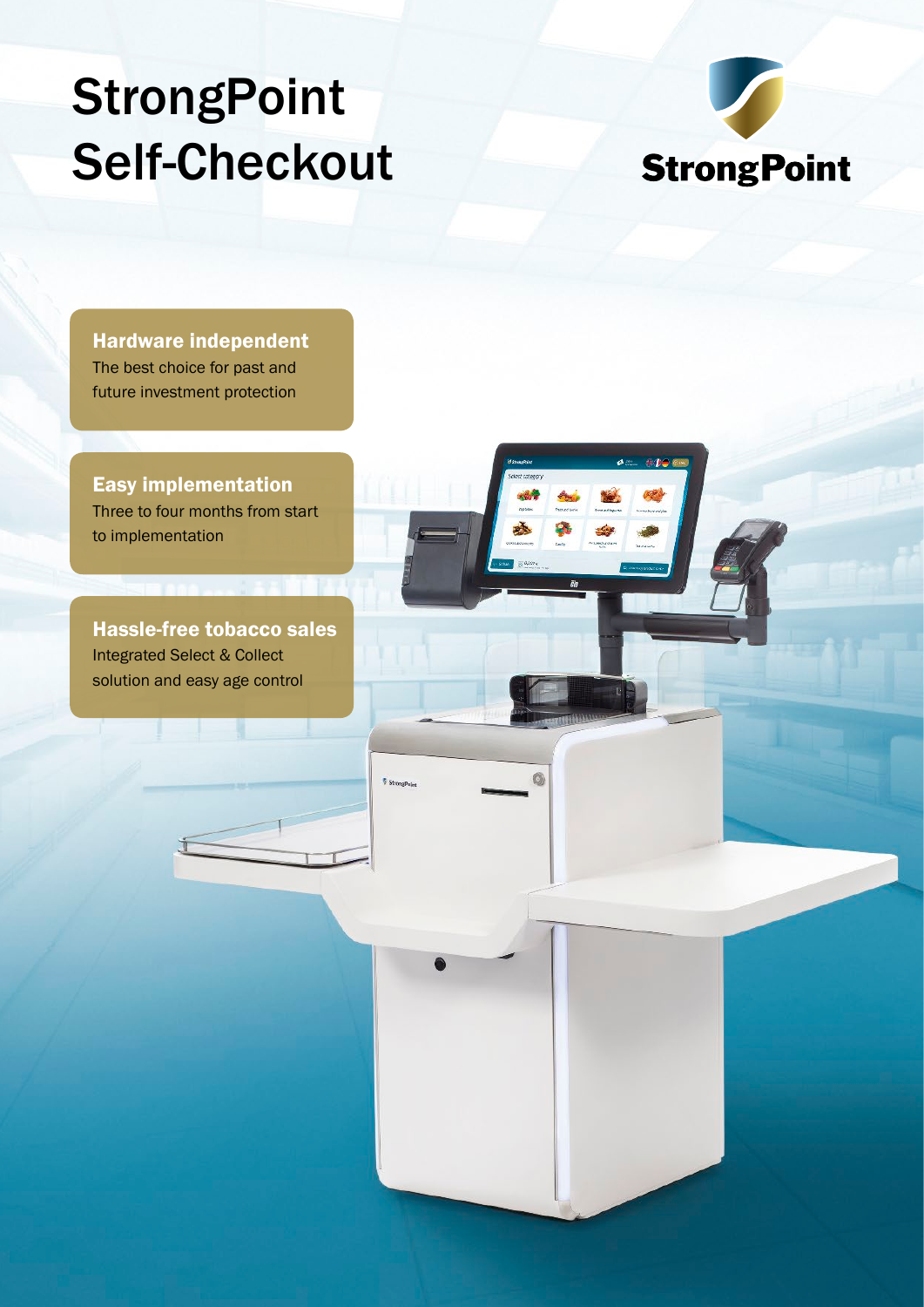## Using self-checkout can be easy, efficient and attractive

StrongPoint's self-checkout solution reduces the need for attendant support, is easy to use, reduces customer transaction time and increases the overall checkout capacity.

## Software flexibility

StrongPoint's self-checkout software is easy to adjust to retailers' processes and easy to implement. The software solution works the best on StrongPoint self-checkout hardware, but can also be used on existing third-party hardware.

## Consultancy services

Consulting provided by the StrongPoint Professional Services team enables smooth integration with store processes. We provide operational best practices, solution optimisation, KPI management and other related services.

## Clear design

StrongPoint self-checkout is friendly and attractive to shoppers. A contemporary, light and simple design and innovative LED illumination invites and attracts shoppers. Improved ergonomics of the self-checkout helps shoppers making a decision on a checkout to use on a daily basis. Innovative LED illumination helps the attendant to assist shoppers in an efficient way.

- Recommended: Epson TM-T88V receipt printer
- Optional: Retailer's proposed external receipt printer
- Self-learning weight database • Weight check on goods bagging area

## Customer experience

The StrongPoint self-checkout software solution is easy to use for a shopper of any age. An intuitive interface requires no experience for beginners and is pleasant for frequent users. Fewer attendant tasks and increased checkout speed by 20% lead to increased labor savings, boost loyalty and result in a higher rate of customer satisfaction.

> • Innovative LED illumination / info lights • Magnetic stripe card reader (optional) • Advanced coupon acceptor (optional)



### General

- Custom branding color (optional)
- Bag holders' options
- Left or right orientation
- Custom info lights/illumination scheme (optional)
- Info pole (optional)

### Display and intuitive interface display

- Edge-to-edge glass with anti-glare surface
- 19.5" Active matrix TFT LCD with LED backlighting
- 16:9 Aspect ratio
- 1920 x 1080 pixels Native (Optimal) Resolution
- Projected Capacitive Touch Technology (10 touch points)
- 250 cd/m² luminance • Integrated audio
- Barcode scanner
- Magellan™ 8400 or • Magellan™ 9800i performance bioptic
- flatbed scanner
- Optional: Integrated scale
- Optional: Hand-held scanner (wired or wireless)

#### Printer

Payment options • Smartcards

with Bar Code

**Security** 

• Magnetic stripe cards option • NFC, Mobile Payment options • Vouchers /Coupons /Deposit receipts

• Integration with loyalty systems

Additional peripherals • Proximity sensor

- Status/events indications by LED lights
- Attendant electronic keylock • Optional: UPS
- Optional: Electronic Article Surveillance (EAS) deactivator

#### Security scale

- Maximum load: 60 kg
- Accuracy: 2 grams

#### System unit

- CPU: Intel® 6th Generation Core™ Refresh i7/i5/i3, Pentium® and Celeron®
- Hard disk: SSD or HDD
- Memory: DDR4 up to 32GB
- Windows starting from Windows7 to latest releases Windows10, WEPOS
- Standardized interface to POS applications
- 

• DB ready for data access from BI systems

#### Dimensions and customisations • 1 large bag bagging solution

- Wide 125 x Depth 67 x High 142 (190) cm
- 2 large bags bagging solution
- Customizable colors

Wide 165 x Depth 67 x High 142 (190) cm

### Attendant station solution

• PC/Tablet/Mobile handheld device based solution helps with interventions handling for multiple Self Check-outs (optional)

#### Services

- Store Efficiency Business Consulting, Pilot Project Management and Installation Services available
- 24/7 Technical support available
- Help Desk with Remote Monitoring available

#### Power supply

• AC 110-130V/ 220-240V 50-60 Hz